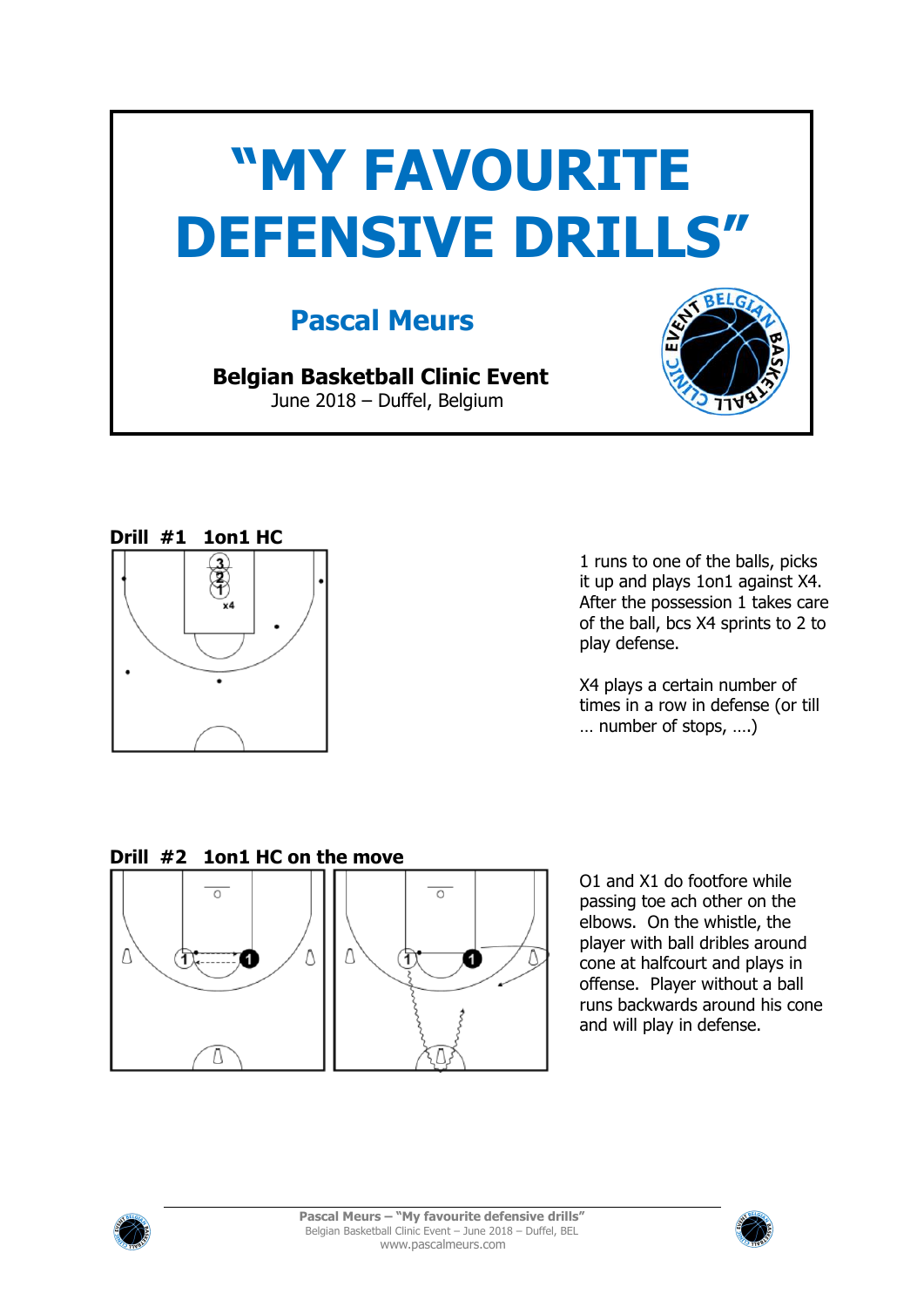#### **Drill # 1on1 FC no middle**



X1 and O2 start on the baseline. On the whistle, both players sprint straight ahead while passing toe ach other. After the 3rd pass, O2 plays 1on1 against X1.

No middle, slow down, use wing span.

On can add a defender in help defense under the basket (on the condition X1 is beaten baseline side.



### **Drill # 3on3 HC cutthroat drill**



2on2 HC.

Team 2 starts in offense against team 1. After the possession, team 2 sprints to halfcourt to play in defense on team 4. Team 1 gives outlet pass to 3 who passes to 4.

With or without ballscreens / post-up situations.

No middle, help defense, 2 man rotation.

Team 2 plays in offense against team 1. After the possession, ball is passed to Coach at halfcourt, who gives it to Team 3. A team scores a point by a defensive stop. One has to score to go and play in defense. Defense is rewarded. No cheap fouls are called. Sprint to half court to pick up.

With or without ballscreens etc.



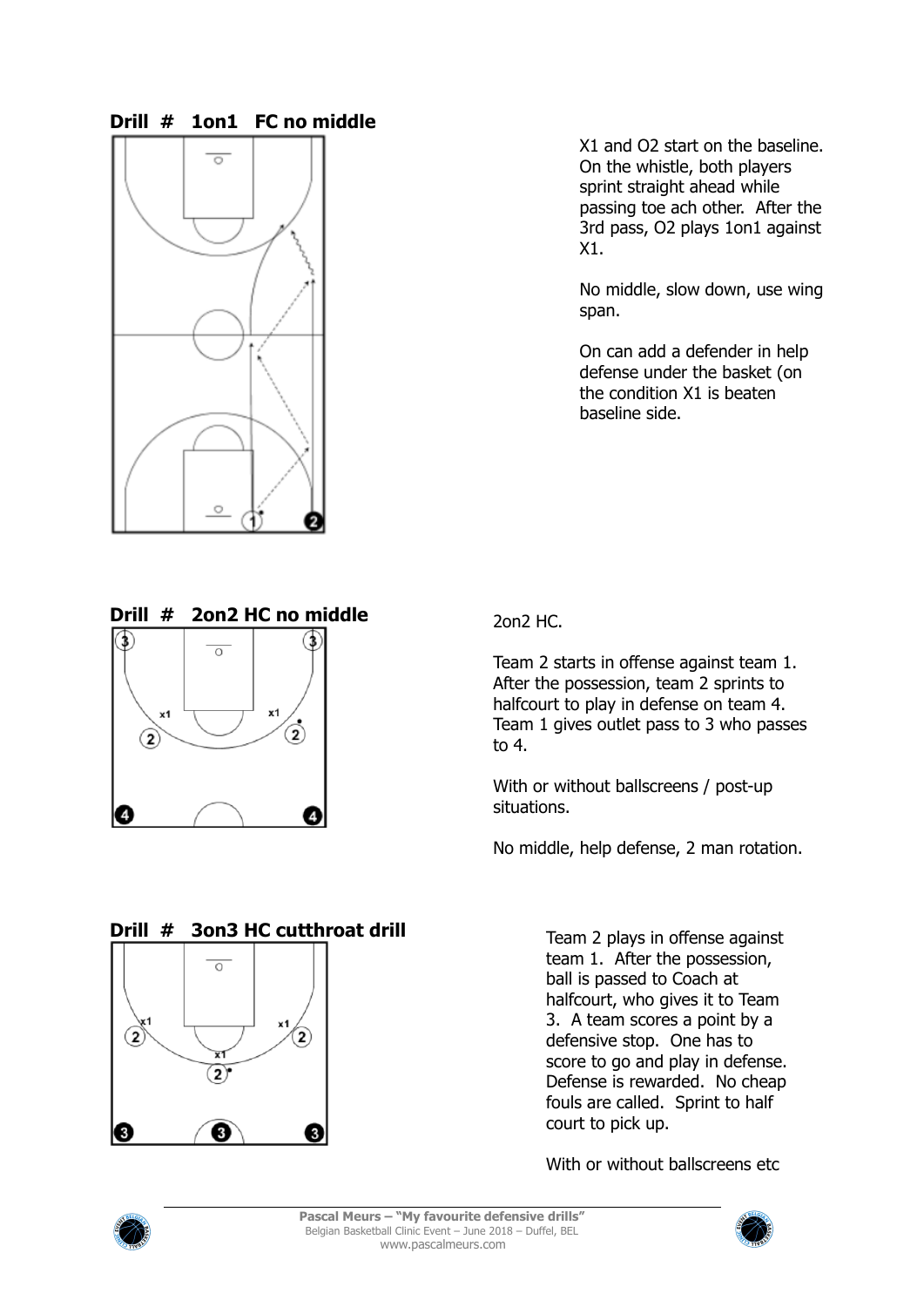

Ball starts at X1, who passes to X2 (chest), who passes to O1 (bounce) and finally to O2 (bounce). After the last pass, ballscreen of O1 on O2. X1 and X2 perform chosen ballscreen defense.

# **Drill # 2on2 HC rotation after ballscreen**



X1 defends on C as if there's a hard hedge on a ballscreen. X1 responsible fort he first pass.

Different rotations, with for example O2 moving up, as a preparation for switching between big men after hard hedge on ballscreens.

## **Drill # 2on2 HC rotation after mid-court trap**



X2 defends on the coach, who passes either to O1 or O2. X1 moves in function of the coach and is responsible fort he first pass. X1 sprints back tot he bucket to cover help defense.